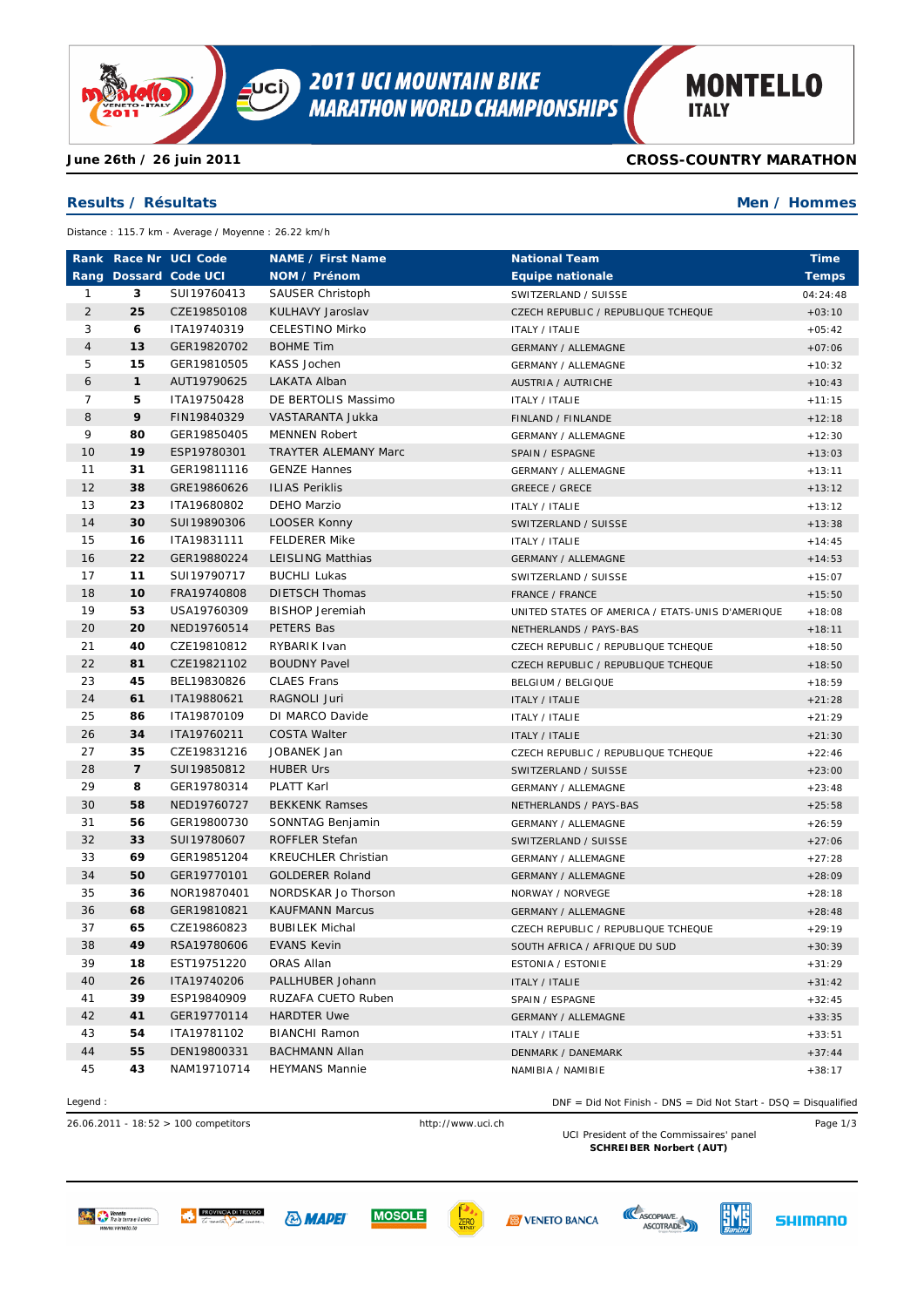

**CROSS-COUNTRY MARATHON**

**Men / Hommes**

# **Results / Résultats**

**June 26th / 26 juin 2011**

Distance : 115.7 km - Average / Moyenne : 26.22 km/h

|    |                | Rank Race Nr UCI Code | <b>NAME / First Name</b>   | <b>National Team</b>                             | <b>Time</b>  |
|----|----------------|-----------------------|----------------------------|--------------------------------------------------|--------------|
|    |                | Rang Dossard Code UCI | NOM / Prénom               | <b>Equipe nationale</b>                          | <b>Temps</b> |
| 46 | 104            | ITA19820824           | <b>FARNISI Mirko</b>       | <b>ITALY / ITALIE</b>                            | $+38:18$     |
| 47 | 60             | COL19870821           | <b>RENDON Eddie Andres</b> | COLOMBIA / COLOMBIE                              | $+38:52$     |
| 48 | 84             | GER19840429           | <b>BETTINGER Matthias</b>  | <b>GERMANY / ALLEMAGNE</b>                       | $+38:57$     |
| 49 | 48             | NOR19851103           | <b>GRANBERG Lars</b>       | NORWAY / NORVEGE                                 | $+40:15$     |
| 50 | 101            | ITA19840719           | <b>GAMBINO Alessandro</b>  | <b>ITALY / ITALIE</b>                            | $+40:41$     |
| 51 | 44             | SLO19760507           | NOC Lenart                 | SLOVENIA / SLOVENIE                              | $+42:54$     |
| 52 | 89             | ITA19880823           | RONCHI Luca                | <b>ITALY / ITALIE</b>                            | $+42:55$     |
| 53 | 75             | ITA19800518           | <b>GIUPPONI Andrea</b>     | <b>ITALY / ITALIE</b>                            | $+45:16$     |
| 54 | 66             | SUI19841119           | <b>WYSS Norbert</b>        | SWITZERLAND / SUISSE                             | $+45:17$     |
| 55 | 51             | AUT19850601           | <b>PLIEM Manuel</b>        | <b>AUSTRIA / AUTRICHE</b>                        | $+45:24$     |
| 56 | 73             | SUI19830312           | PETERHANS Lucien           | SWITZERLAND / SUISSE                             | $+45:45$     |
| 57 | 107            | ARG19850803           | CAMMISI Joaquin            | ARGENTINA / ARGENTINE                            | $+49:49$     |
| 58 | 46             | DEN19840221           | <b>BUNDGAARD Thomas</b>    | DENMARK / DANEMARK                               | $+51:00$     |
| 59 | 62             | USA19770925           | <b>MCCALLA Michael</b>     | UNITED STATES OF AMERICA / ETATS-UNIS D'AMERIQUE | $+53:03$     |
| 60 | 95             | ARG19900106           | DORHMANN German            | ARGENTINA / ARGENTINE                            | $+53:06$     |
| 61 | 52             | LAT19820606           | SOROKINS Dmitrijs          | LATVIA / LETTONIE                                | $+54:06$     |
| 62 | 57             | GER19830829           | MAYER Wolfgang             | <b>GERMANY / ALLEMAGNE</b>                       | $+57:20$     |
| 63 | 72             | AUT19851218           | <b>KIRCHBERGER Andreas</b> | <b>AUSTRIA / AUTRICHE</b>                        | $+57:28$     |
| 64 | 105            | LAT19810415           | <b>HERINGS Kristaps</b>    | LATVIA / LETTONIE                                | $+57:56$     |
| 65 | 70             | RUS19870617           | <b>MEDVEDEV Dmitry</b>     | RUSSIAN FEDERATION / FEDERATION DE RUSSIE        | $+58:18$     |
| 66 | 96             | AUT19880523           | <b>REICHL Michael</b>      | AUSTRIA / AUTRICHE                               | $+1:01:33$   |
| 67 | 76             | SUI19891130           | LEUZINGER Patrick          | SWITZERLAND / SUISSE                             | $+1:02:48$   |
| 68 | 92             | BRA19781019           | PRADO NETO Hugo            | BRAZIL / BRESIL                                  | $+1:07:01$   |
| 69 | 83             | RSA19820504           | <b>KLEINHANS Erik</b>      | SOUTH AFRICA / AFRIQUE DU SUD                    | $+1:07:18$   |
| 70 | 82             | COL19900125           | CHIA Jaime Yesid           | COLOMBIA / COLOMBIE                              | $+1:07:20$   |
| 71 | 109            | USA19861210           | <b>HARLAN Blake</b>        | UNITED STATES OF AMERICA / ETATS-UNIS D'AMERIQUE | $+1:10:13$   |
| 72 | 93             | AUT19880920           | <b>FOGER Martin</b>        | <b>AUSTRIA / AUTRICHE</b>                        | $+1:13:12$   |
| 73 | 102            | UKR19860228           | PETROV Dmytro              | UKRAINE / UKRAINE                                | $+1:23:25$   |
| 74 | 106            | JPN19791015           | <b>IKEDA Yuki</b>          | JAPAN / JAPON                                    | $+1:24:59$   |
| 75 | 77             | CAN19800506           | <b>CARLETON Timothy</b>    | CANADA / CANADA                                  | $+1:30:45$   |
| 76 | 103            | ECU19810316           | <b>EGLOFF Karl</b>         | ECUADOR / EQUATEUR                               | $+1:36:51$   |
| 77 | 32             | EST19760525           | PÜTSEP Erki                | <b>ESTONIA / ESTONIE</b>                         | $+1:49:50$   |
| 78 | 100            | ECU19840603           | ENDARA Juan                | ECUADOR / EQUATEUR                               | $+1:53:17$   |
|    | $\overline{2}$ | FRA19800816           | <b>ABSALON Julien</b>      | FRANCE / FRANCE                                  | <b>DNF</b>   |
|    | 12             | RUS19830521           | <b>MEDVEDEV Alexey</b>     | RUSSIAN FEDERATION / FEDERATION DE RUSSIE        | <b>DNF</b>   |
|    | 14             | SUI19790806           | <b>KUGLER Andreas</b>      | SWITZERLAND / SUISSE                             | <b>DNF</b>   |
|    | 17             | SUI19821118           | <b>STOLL Thomas</b>        | SWITZERLAND / SUISSE                             | <b>DNF</b>   |
|    | 24             | SUI19721222           | MOOS Alexandre             | SWITZERLAND / SUISSE                             | <b>DNF</b>   |
|    | 28             | ITA19810519           | CATTANEO Johnny            | ITALY / ITALIE                                   | <b>DNF</b>   |
|    | 29             | RSA19760223           | <b>GEORGE David</b>        | SOUTH AFRICA / AFRIQUE DU SUD                    | <b>DNF</b>   |
|    | 37             | ESP19811218           | ALVAREZ GUTIERREZ Ivan     | SPAIN / ESPAGNE                                  | <b>DNF</b>   |
|    | 42             | SUI19801210           | <b>DAHLER Friedrich</b>    | SWITZERLAND / SUISSE                             | <b>DNF</b>   |
|    | 63             | GER19831027           | SCHUCHARDT Michael         | <b>GERMANY / ALLEMAGNE</b>                       | <b>DNF</b>   |
|    | 64             | DEN19780116           | <b>CRONE Claus</b>         | DENMARK / DANEMARK                               | <b>DNF</b>   |
|    | 67             | COL19780316           | BOTERO SALAZAR Jhon Jairo  | COLOMBIA / COLOMBIE                              | <b>DNF</b>   |

26.06.2011 - 18:52 > 100 competitors http://www.uci.ch Page 2/3

Legend : DNF = Did Not Finish - DNS = Did Not Start - DSQ = Disqualified

UCI President of the Commissaires' panel **SCHREIBER Norbert (AUT)**













**SHIMANO**